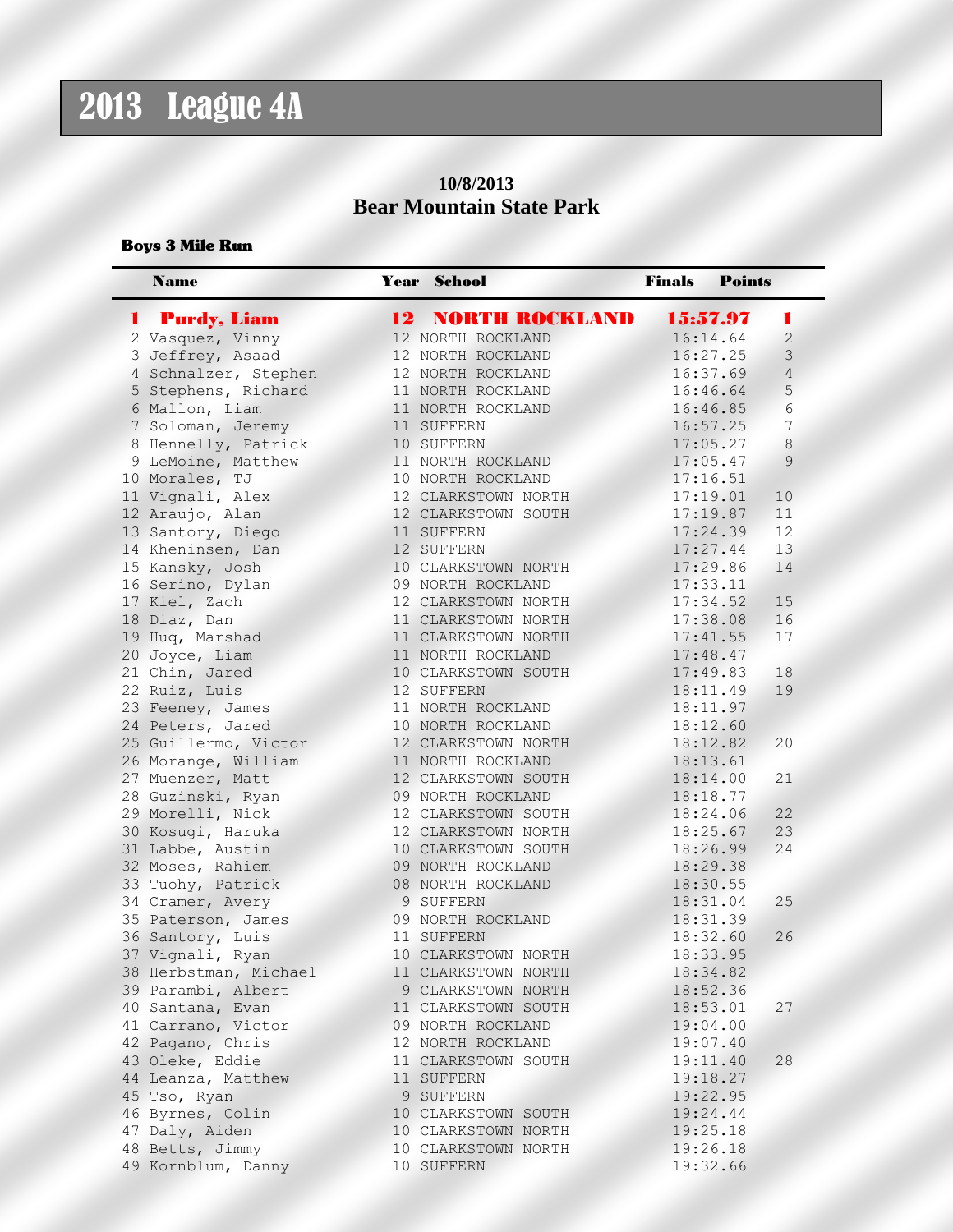51 Mazella, Mathew 09 NORTH ROCKLAND 19:37.54 52 Dowd, James 11 SUFFERN 19:37.91 53 Boston, Ben 10 SUFFERN 19:41.55 54 Taylor, Najee 12 CLARKSTOWN SOUTH 19:46.91 55 Holland, Kevin 11 CLARKSTOWN SOUTH 19:47.89 56 Cuddy, Thomas 11 CLARKSTOWN SOUTH 19:50.14 57 Sherman, David 11 CLARKSTOWN NORTH 19:51.59 58 Linehan, Nick 10 CLARKSTOWN SOUTH 19:56.08 59 Milich, Brandon 9 CLARKSTOWN SOUTH 20:04.42 60 Mitlof, Dylan 9 CLARKSTOWN NORTH 20:05.99 61 Bader, Brian 11 NORTH ROCKLAND 20:09.99 62 Izzo, Mike 9 SUFFERN 20:17.64 63 Chamak, Ross 10 CLARKSTOWN SOUTH 20:24.68 64 Mathew, Nevin 09 NORTH ROCKLAND 20:25.70 65 Sharma, Arjun 10 CLARKSTOWN SOUTH 20:28.35 66 Price, Leo 10 CLARKSTOWN NORTH 20:28.58 67 Danyluk, Mike 10 CLARKSTOWN SOUTH 20:34.19 68 Rodenbach, Jacques 9 CLARKSTOWN SOUTH 20:34.87 69 Roy, Terry 10 CLARKSTOWN SOUTH 20:39.43 70 Meyer, Sean 11 SUFFERN 20:42.80 71 McKivergan, Ryan 9 CLARKSTOWN SOUTH 20:50.25 72 Kansky, Brandon 10 CLARKSTOWN NORTH 20:52.85 73 Poulin, Alex 10 CLARKSTOWN NORTH 21:09.42 74 Lachenauer, Ari 10 SUFFERN 21:14.98 75 Vasquez, Andres 09 NORTH ROCKLAND 21:20.23 76 Liebmann, Kevin 11 CLARKSTOWN NORTH 21:33.31 77 Davis, Jared 11 NORTH ROCKLAND 21:36.59 78 Christian, Charles 9 SUFFERN 21:37.53 79 Lappe, George 11 NORTH ROCKLAND 21:47.99 80 McQuillan, Nicholas 10 CLARKSTOWN SOUTH 21:48.30 81 Spence, Jake 9 SUFFERN 21:49.40 82 Cobb, Thomas 09 NORTH ROCKLAND 21:58.43 83 Fernandez, Mike 10 SUFFERN 22:07.06 84 Bochno, Tyler 9 CLARKSTOWN NORTH 22:07.28 85 Tackie, George 09 NORTH ROCKLAND 22:11.95 86 Witko, Mason 10 CLARKSTOWN NORTH 22:13.42 87 Yabloko, Ethan 11 CLARKSTOWN NORTH 22:13.93 88 Pahiakos, Will 12 CLARKSTOWN NORTH 22:22.35 89 Martin, Scott 9 CLARKSTOWN NORTH 22:29.82 90 Gilroy, Michael 9 CLARKSTOWN NORTH 22:30.03 91 Syre, Erik 10 CLARKSTOWN NORTH 22:50.51 92 Choi, Wooyoung 12 CLARKSTOWN SOUTH 22:51.36 93 Bassett, Tyler 10 SUFFERN 23:05.73 94 Kranyak, Alec 10 CLARKSTOWN NORTH 23:06.45 95 Ganbarg, Mike 11 CLARKSTOWN SOUTH 23:07.32 96 Gensler, Gilad 9 SUFFERN 23:19.33 97 Gold, Brendan 9 SUFFERN 23:20.65 98 Battaglia, Joe 9 CLARKSTOWN SOUTH 23:35.05 99 Behzadi, Chris 10 SUFFERN 23:36.52 100 Sandeghilari, Kyan 12 CLARKSTOWN SOUTH 23:37.78 101 Rosenthal, Josh 10 SUFFERN 23:41.50 102 Hirsch, Jason 9 CLARKSTOWN SOUTH 23:43.86 103 Moore, Chris 10 SUFFERN 23:45.92 104 Nebel, Matthew 09 NORTH ROCKLAND 23:58.80 105 Fabregas, Kyle 10 CLARKSTOWN NORTH 24:11.55 106 Ruotolo, Joe 10 CLARKSTOWN SOUTH 24:11.87 107 Gutierrez, Lenny 11 NORTH ROCKLAND 25:06.73 108 Abrams, Jared 9 CLARKSTOWN NORTH 25:51.98 109 Cruz, Justin 09 NORTH ROCKLAND 26:23.01 110 Bowman, Greg 8 26:58.77 111 Forisina, Evan 9 CLARKSTOWN NORTH 28:12.11

50 Herandez, Nicholas 10 NORTH ROCKLAND 19:33.15

| 1                                            |                             |                |                             | 3                                          |                          |                            |                |
|----------------------------------------------|-----------------------------|----------------|-----------------------------|--------------------------------------------|--------------------------|----------------------------|----------------|
|                                              | 9                           | $\ddot{\cdot}$ |                             |                                            |                          | $\mathbf{1}$               | 5              |
| $\mathbf{1}$                                 | 9                           | $\ddot{\cdot}$ | 3                           | 7                                          | $\ddot{\phantom{0}}$     | 54                         |                |
|                                              |                             |                |                             |                                            |                          | 9                          |                |
| $\mathbf{1}$                                 | 9                           | $\ddot{\cdot}$ | 3                           | $\overline{7}$                             |                          |                            | $\mathbf{1}$   |
| $\mathbf{1}$                                 | 9                           | $\ddot{\cdot}$ | $\overline{4}$              | $\mathbf{1}$                               |                          | 5                          | 5              |
|                                              |                             |                |                             |                                            |                          |                            |                |
| $\mathbf{1}$                                 | 9                           | $\ddot{\cdot}$ | $\overline{4}$              | 6                                          |                          | 9                          | $\mathbf{1}$   |
|                                              |                             |                |                             |                                            |                          |                            |                |
| $1111$<br>$122$                              | 9                           | $\ddot{\cdot}$ | $\overline{4}$              | 7                                          |                          | 8                          | 9              |
|                                              | 9                           | $\ddot{\cdot}$ | 5                           | $\overline{O}$                             |                          | 14                         |                |
|                                              |                             |                |                             |                                            |                          | 59                         |                |
|                                              | 9                           | $\ddot{\cdot}$ | 5                           | $\mathbf{1}$                               | $\ddot{\phantom{0}}$     |                            |                |
|                                              | 9                           |                |                             |                                            |                          | 08                         |                |
|                                              |                             | :              |                             |                                            |                          |                            |                |
|                                              | $\circ$                     | $\ddot{\cdot}$ |                             | 56<br>04                                   | $\ddot{\phantom{0}}$     | $\overline{4}$             | $\overline{c}$ |
|                                              |                             |                |                             |                                            |                          |                            |                |
| $\overline{c}$                               | $\circ$                     | $\ddot{\cdot}$ | $\overline{0}$              | 5                                          | $\ddot{\phantom{0}}$     | 99                         |                |
| $\overline{c}$                               | $\circ$                     |                | $\circ$                     | 9                                          |                          | 99                         |                |
|                                              |                             | $\ddot{\cdot}$ |                             |                                            |                          |                            |                |
| $\overline{c}$                               | $\circ$                     | $\ddot{\cdot}$ | $\mathbf{1}$                | 7                                          |                          | 64                         |                |
|                                              |                             |                |                             |                                            |                          |                            |                |
| $\overline{c}$                               | $\circ$                     | $\ddot{\cdot}$ | $\overline{c}$              | $\overline{4}$                             |                          | 68                         |                |
| $\overline{c}$                               | $\overline{0}$              | $\ddot{\cdot}$ | $\overline{c}$              | 5                                          |                          | 70<br>35                   |                |
|                                              |                             |                |                             |                                            |                          |                            |                |
| $\overline{c}$                               | $\circ$                     | $\ddot{\cdot}$ | $\overline{c}$              | 8                                          |                          |                            |                |
| $\overline{c}$                               | $\overline{0}$              |                | $\overline{c}$              | $\delta$                                   | $\ddot{\cdot}$           |                            | 8              |
|                                              |                             | $\ddot{\cdot}$ |                             |                                            |                          | $\frac{5}{1}$              |                |
|                                              | $\overline{20}$             | $\ddot{\cdot}$ |                             | $\overline{4}$                             |                          |                            | 9              |
|                                              |                             |                | 3 <sup>3</sup>              |                                            |                          |                            |                |
| $\overline{c}$                               | $\circ$                     | $\ddot{\cdot}$ |                             | $\overline{4}$                             | $\ddot{\phantom{0}}$     | 8                          | $\overline{7}$ |
| $\overline{c}$                               | $\circ$                     |                | $\overline{3}$              | 9                                          |                          | $\overline{4}$             | 3              |
|                                              |                             | $\ddot{\cdot}$ |                             |                                            |                          |                            |                |
| $\overline{c}$                               | $\circ$                     | $\ddot{\cdot}$ | 42                          |                                            |                          | 80                         |                |
|                                              |                             |                |                             |                                            |                          |                            |                |
| $\overline{c}$                               | $\circ$                     | $\ddot{\cdot}$ | 5                           | $\circ$                                    |                          | 25                         |                |
| $\overline{\mathbf{c}}$                      | $\circ$                     | $\ddot{\cdot}$ |                             | $\overline{c}$                             |                          | 85                         |                |
|                                              |                             |                | $\frac{5}{0}$               |                                            | $\cdot$                  |                            |                |
| $\overline{c}$                               |                             | $\ddot{\cdot}$ |                             | 9                                          |                          | 42                         |                |
|                                              |                             |                |                             |                                            |                          |                            |                |
| $\overline{c}$                               |                             | $\ddot{\cdot}$ |                             |                                            |                          | 98                         |                |
|                                              |                             | $\ddot{\cdot}$ |                             |                                            |                          |                            |                |
|                                              |                             |                |                             |                                            |                          |                            |                |
| $\begin{array}{c}\n2 \\ 2 \\ 2\n\end{array}$ | $1111$<br>$111$             | $\ddot{\cdot}$ | 142033677                   |                                            | $\ddot{\cdot}$           | 23<br>23<br>31<br>59<br>53 |                |
|                                              |                             | $\ddot{\cdot}$ |                             |                                            |                          |                            |                |
|                                              |                             |                |                             |                                            |                          |                            |                |
| $\overline{c}$                               |                             | $\ddot{\cdot}$ |                             |                                            | $\ddot{\phantom{0}}$     |                            |                |
|                                              |                             |                |                             |                                            |                          | 9                          |                |
| $\overline{c}$                               | $\mathbf{1}$                | $\ddot{\cdot}$ |                             |                                            |                          |                            | 9              |
| $\overline{c}$                               | $\frac{1}{1}$               | $\ddot{\cdot}$ | $\overline{4}$              | 8                                          |                          | 3                          | $\circ$        |
|                                              |                             |                |                             |                                            |                          |                            |                |
| $\overline{c}$                               |                             | $\ddot{\cdot}$ | $\overline{4}$              | 9                                          |                          | $\overline{4}$             | $\circ$        |
| $\overline{c}$                               | $\mathbf{1}$                |                |                             | 8                                          |                          | 43                         |                |
|                                              |                             | $\ddot{\cdot}$ | 5                           |                                            | $\ddot{\cdot}$           |                            |                |
| $\overline{c}$                               | $\overline{c}$              | $\ddot{\cdot}$ | $\circ$                     |                                            |                          | 06                         |                |
|                                              |                             |                |                             |                                            |                          |                            |                |
| $\overline{c}$                               | $\overline{c}$              | $\ddot{\cdot}$ | $\overline{0}$              | $\begin{array}{c} 7 \\ 7 \\ 1 \end{array}$ |                          | 28                         |                |
| $\overline{c}$                               | $\overline{c}$              | $\ddot{\cdot}$ | $\mathbf{1}$                |                                            |                          |                            |                |
|                                              |                             |                |                             |                                            |                          |                            |                |
| $\overline{c}$                               | $\overline{c}$              | $\ddot{\cdot}$ | $\frac{1}{1}$               | 3                                          |                          | 95<br>42                   |                |
| $\overline{c}$                               | $\overline{c}$              |                |                             | 3                                          |                          | 93                         |                |
|                                              |                             | $\ddot{\cdot}$ |                             |                                            |                          |                            |                |
| $\overline{c}$                               | $\overline{c}$              | $\ddot{\cdot}$ | $\overline{c}$              | $\overline{c}$                             | l.                       | 3                          | 5              |
|                                              |                             |                |                             |                                            |                          |                            |                |
| $\overline{\mathbf{c}}$                      | $\overline{\mathbf{c}}$     | $\ddot{\cdot}$ | 29                          |                                            |                          | 82                         |                |
| $\overline{c}$                               | $\overline{c}$              | $\ddot{\cdot}$ | $\mathcal{S}$               | $\circ$                                    | $\ddot{\phantom{0}}$     | 0 <sub>3</sub>             |                |
|                                              |                             |                |                             |                                            |                          |                            |                |
| $\overline{c}$                               | $\overline{c}$              | $\ddot{\cdot}$ | 5                           | $\circ$                                    | $\ddot{\phantom{0}}$     | 5                          | $\mathbf{1}$   |
|                                              |                             |                |                             |                                            |                          |                            |                |
|                                              | $\overline{c}$              | $\ddot{\cdot}$ | 5                           | $\mathbf{1}$                               |                          | 36                         |                |
|                                              |                             | $\ddot{\cdot}$ | 05                          |                                            | $\overline{\phantom{a}}$ |                            |                |
|                                              |                             |                |                             |                                            |                          |                            |                |
|                                              |                             | $\ddot{\cdot}$ |                             | 06                                         | $\ddot{\phantom{0}}$     |                            |                |
| 22222                                        | 33333                       | $\ddot{\cdot}$ | $\overline{0}$              | 7                                          | $\ddot{\phantom{0}}$     | 73<br>45<br>32<br>33       |                |
|                                              |                             |                |                             |                                            |                          |                            |                |
|                                              |                             | $\ddot{\cdot}$ | $\overline{1}$              | 9                                          | $\ddot{\phantom{0}}$     |                            |                |
|                                              |                             |                |                             |                                            |                          |                            |                |
|                                              | 3                           | $\ddot{\cdot}$ | $\overline{c}$              | $\circ$                                    | $\ddot{\cdot}$           | 65                         |                |
| $\overline{c}$                               | $\mathcal{S}_{\mathcal{S}}$ | $\cdot$        | $\mathfrak{Z}$              | 5                                          | $\ddot{\phantom{0}}$     | 0 <sub>5</sub>             |                |
|                                              |                             |                |                             |                                            |                          |                            |                |
| $\overline{c}$                               | $\mathcal{S}_{\mathcal{S}}$ | $\ddot{\cdot}$ | 36                          |                                            |                          | 52                         |                |
|                                              |                             |                |                             |                                            |                          |                            |                |
| $2222$<br>$222$                              | $\mathsf{3}$                | $\ddot{\cdot}$ | $\mathcal{S}_{\mathcal{S}}$ | $\begin{array}{c} 7 \\ 1 \\ 3 \end{array}$ |                          | 78<br>50                   |                |
|                                              | $\mathsf{3}$                | $\ddot{\cdot}$ | $\overline{4}$              |                                            |                          |                            |                |
|                                              |                             |                |                             |                                            | $\ddot{\cdot}$           |                            |                |
|                                              | 3 <sup>2</sup>              | $\ddot{\cdot}$ | $\frac{43}{45}$             |                                            |                          | 86                         |                |
|                                              |                             | $\ddot{\cdot}$ |                             |                                            | $\ddot{\phantom{0}}$     | 92                         |                |
|                                              |                             |                |                             |                                            |                          |                            |                |
|                                              | $\frac{1}{3}$               | $\ddot{\cdot}$ |                             | 58                                         |                          | 8                          | $\circ$        |
|                                              | $\overline{4}$              |                | $\overline{11}$             |                                            |                          | 55                         |                |
|                                              |                             | $\ddot{\cdot}$ |                             |                                            |                          |                            |                |
| $\overline{c}$                               | $\overline{4}$              | $\ddot{\cdot}$ | $\mathbf{1}$                | $\mathbf{1}$                               |                          | 87                         |                |
|                                              |                             |                |                             |                                            |                          |                            |                |
| $\overline{c}$                               | 5                           | $\ddot{\cdot}$ | $\circ$                     | $\overline{6}$                             |                          | 73                         |                |
| $\overline{c}$                               | 5                           | $\ddot{\cdot}$ | 5                           | $\mathbf{1}$                               |                          | 98                         |                |
|                                              |                             |                |                             |                                            |                          |                            |                |
| $\overline{c}$                               | $\sqrt{6}$                  | $\ddot{\cdot}$ | $\overline{c}$              | $\mathfrak{Z}$                             |                          | 01                         |                |
|                                              |                             |                |                             |                                            | $\ddot{\cdot}$           |                            |                |
|                                              | 26                          | $\ddot{\cdot}$ |                             | 58                                         |                          | 77                         |                |
| $\overline{c}$                               | $\,8\,$                     | $\ddot{\cdot}$ | 12                          |                                            |                          | 11                         |                |
|                                              |                             |                |                             |                                            |                          |                            |                |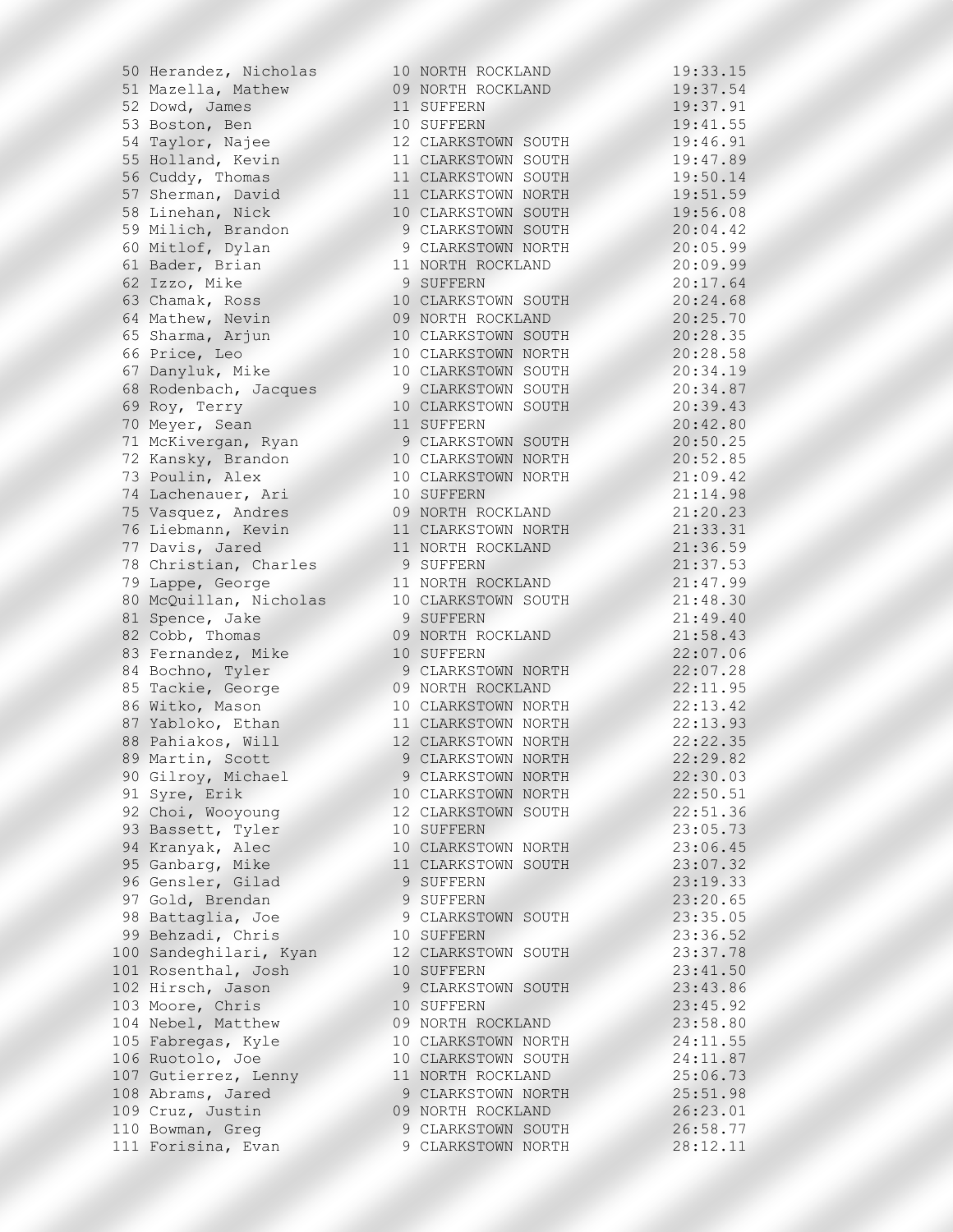|                           | Total | -1                            | $\overline{\mathbf{2}}$ | 3  | $\boldsymbol{4}$ | 5  | $*6$ | $*7$ |
|---------------------------|-------|-------------------------------|-------------------------|----|------------------|----|------|------|
| <b>1 NORTH ROCKLAND</b>   | 15    | $\left\vert \cdot\right\vert$ | $\overline{2}$          | 3  | $\overline{4}$   | 5  | 6    | -9   |
| Total Time: 1:22:04.19    |       |                               |                         |    |                  |    |      |      |
| Average: 16:24.84         |       |                               |                         |    |                  |    |      |      |
| <b>2 SUFFERN</b>          | 59    |                               | 8                       | 12 | $\overline{13}$  | 19 | 25   | -26  |
| Total Time: 1:27:05.84    |       |                               |                         |    |                  |    |      |      |
| Average: 17:25.17         |       |                               |                         |    |                  |    |      |      |
| <b>3 CLARKSTOWN NORTH</b> | 72    | 10                            | 14                      | 15 | 16               | 17 | 20   | 23   |
| Total Time: 1:27:43.03    |       |                               |                         |    |                  |    |      |      |
| Average: 17:32.61         |       |                               |                         |    |                  |    |      |      |
| <b>4 CLARKSTOWN SOUTH</b> | 96    | -11                           | 18                      | 21 | 22.              | 24 | 27   | 28   |
| Total Time: 1:30:14.75    |       |                               |                         |    |                  |    |      |      |
| Average: 18:02.95         |       |                               |                         |    |                  |    |      |      |

### Team Scores

# 2013 League 4B

### **10/8/2013 Bear Mountain State Park**

#### Boys 3 Mile Run

| <b>Name</b>              |                                                                                                                                                                                                                                      | <b>Year</b> School | <b>Finals</b> | <b>Points</b>  |
|--------------------------|--------------------------------------------------------------------------------------------------------------------------------------------------------------------------------------------------------------------------------------|--------------------|---------------|----------------|
| <b>Cook, Brian</b>       |                                                                                                                                                                                                                                      | 12 PEARL RIVER     | 15:20.55      |                |
| 2 Gavigan, Luke          |                                                                                                                                                                                                                                      | 11 TAPPAN ZEE      | 15:38.95      | $\overline{2}$ |
| 3 Burke, Liam            | 11 <sup>2</sup>                                                                                                                                                                                                                      | TAPPAN ZEE         | 16:00.40      | 3              |
| 4 Chesterman, Kyle       |                                                                                                                                                                                                                                      | 12 NANUET          | 16:04.53      | $\overline{4}$ |
| 5 Mahoney, Michael       |                                                                                                                                                                                                                                      | 11 PEARL RIVER     | 16:11.67      | 5              |
| 6 Gates, David           |                                                                                                                                                                                                                                      | 12 NYACK           | 16:14.71      | 6              |
| 7 Ilie, Brandon          |                                                                                                                                                                                                                                      | 12 PEARL RIVER     | 16:27.01      | 7              |
| 8 Camillieri, James      |                                                                                                                                                                                                                                      | 12 NANUET          | 16:33.94      | 8              |
| 9 Fortino, Domenic       |                                                                                                                                                                                                                                      | 11 PEARL RIVER     | 16:39.35      | 9              |
| 10 Ortega, Jemar         |                                                                                                                                                                                                                                      | 9 NYACK            | 16:41.97      | 10             |
| 11 Hehir, Flannan        |                                                                                                                                                                                                                                      | 12 TAPPAN ZEE      | 16:42.74      | 11             |
| 12 Flanagan, Pat         |                                                                                                                                                                                                                                      | 12 TAPPAN ZEE      | 16:45.29      | 12             |
| 13 Brennan, Ryan         |                                                                                                                                                                                                                                      | 11 NANUET          | 16:48.58      | 13             |
| 14 Vishwanathan, Navneet | <u>and the state of the state of the state of the state of the state of the state of the state of the state of the state of the state of the state of the state of the state of the state of the state of the state of the state</u> | 12 NANUET          | 16:48.88      | 14             |
| 15 Mulholland, Reuben    |                                                                                                                                                                                                                                      | 12 TAPPAN ZEE      | 16:55.75      | 15             |
| 16 Mahoney, Sean         |                                                                                                                                                                                                                                      | 11 PEARL RIVER     | 17:15.65      | 16             |
| 17 Boyko, Devin          |                                                                                                                                                                                                                                      | 12 PEARL RIVER     | 17:17.97      | 17             |
| 18 Tsang, Ryan           |                                                                                                                                                                                                                                      | 11 TAPPAN ZEE      | 17:23.67      | 18             |
| 19 Ahmed, Anas           |                                                                                                                                                                                                                                      | 10 NYACK           | 17:24.93      | 19             |
| 20 Dowd, James           |                                                                                                                                                                                                                                      | 10 PEARL RIVER     | 17:34.45      | 20             |
| 21 Ahmed, Ahmed          |                                                                                                                                                                                                                                      | 12 NYACK           | 17:41.33      | 21             |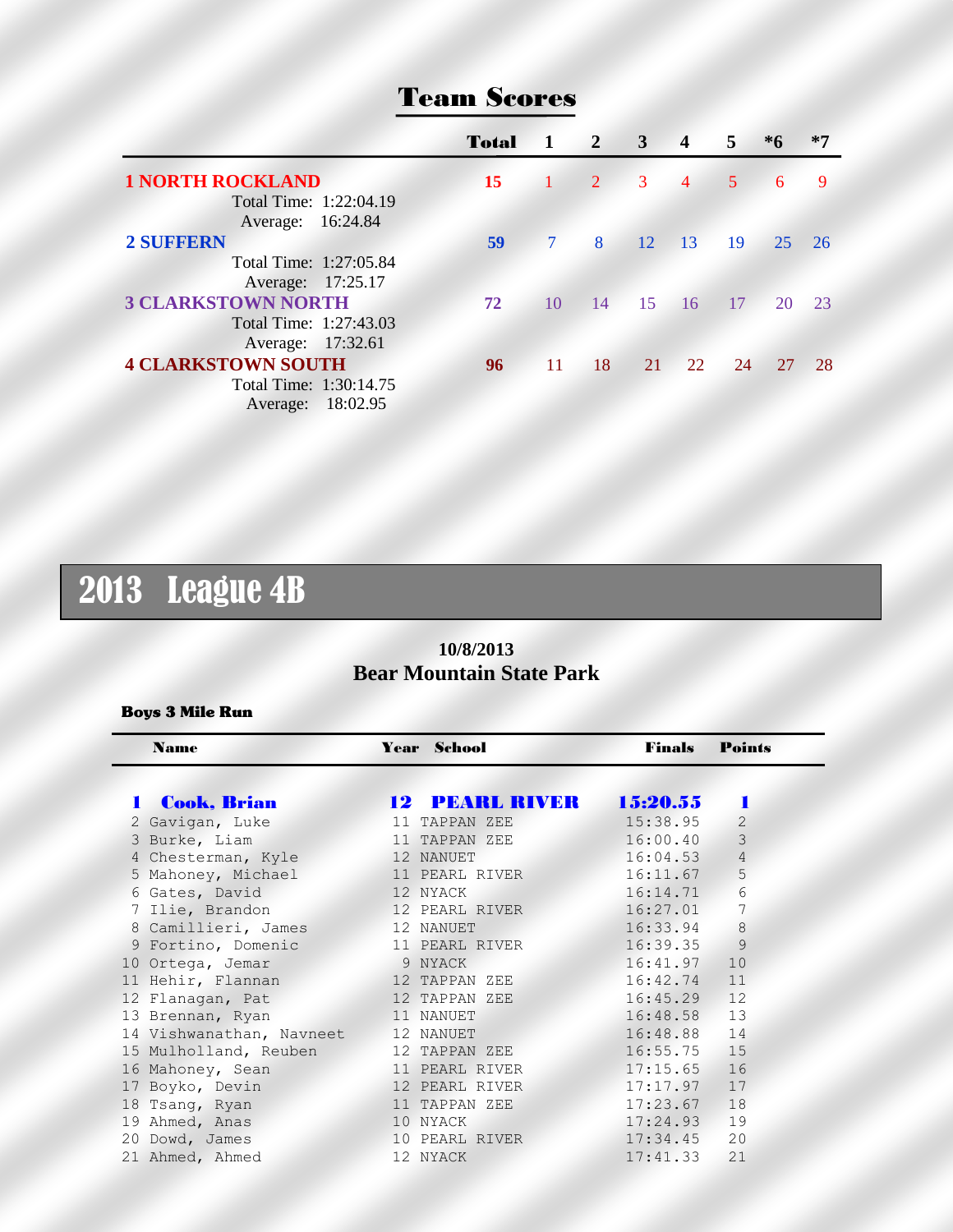| 22 Prigge, Chris         | 12 PEARL RIVER                   | 17:42.90 |    |
|--------------------------|----------------------------------|----------|----|
| 23 Ortega, Justin        | 12 NYACK                         | 17:44.52 | 22 |
| 24 Camillieri, Brian     | 9 NANUET                         | 17:45.44 | 23 |
| 25 LeWarn, Peter         | 11 TAPPAN ZEE                    | 17:56.14 | 24 |
| 26 Clarke, Dylan         | 12 TAPPAN ZEE                    | 17:57.20 |    |
| 27 Russell, Aidan        | 10 PEARL RIVER                   | 17:59.01 |    |
| 28 O'Neill, Kyle         | 12 PEARL RIVER                   | 17:59.28 |    |
| 29 Smyth, Kyle           | 12 PEARL RIVER                   | 18:00.46 |    |
| 30 Ciuccio, Damien       | 12 NYACK                         | 18:15.83 | 25 |
| 31 Kiely, Mike           | 10 TAPPAN ZEE                    | 18:19.68 |    |
| 32 Dillon, Joe           | 12 NANUET                        | 18:23.40 | 26 |
| 33 Shine, Mike           | 10 PEARL RIVER                   | 18:23.88 |    |
| 34 Fraher, Tim           | 12 NANUET                        | 18:25.06 | 27 |
| 35 Penate, Austin        | 11 NANUET                        | 18:25.24 |    |
| 36 Guzewich, Ellis       | 10 TAPPAN ZEE                    | 18:27.46 |    |
| 37 Lappas, Stephen       | 09 PEARL RIVER                   | 18:27.78 |    |
| 38 Carstensen, Tim       | 10 PEARL RIVER                   | 18:28.61 |    |
| 39 Carstensen, Christian | 11 PEARL RIVER                   | 18:30.36 |    |
| 40 Kotch, Jacob          | 10 TAPPAN ZEE                    | 18:51.72 |    |
| 41 Kenny, Alex           | 11 TAPPAN ZEE                    | 18:54.83 |    |
| 42 Collins, Jack         | 8 TAPPAN ZEE                     | 18:56.78 |    |
| 43 Wecht, Isaac          | 10 TAPPAN ZEE                    |          |    |
|                          |                                  | 18:57.92 |    |
| 44 O'Neill, Ryan         | 12 PEARL RIVER                   | 18:58.47 |    |
| 45 Hehir, Brendan        | 9 TAPPAN ZEE                     | 19:00.42 |    |
| 46 Alcana, Dave          | 11 NANUET                        | 19:03.83 |    |
| 47 Waldron, Michael      | 11 ALBERTUS MAGNUS               | 19:06.53 | 28 |
| 48 Brancato, Chris       | 12 TAPPAN ZEE                    | 19:11.43 |    |
| 49 Citardi, Dan          | 12 TAPPAN ZEE                    | 19:13.02 |    |
| 50 Kondracki, Kyle       | 10 PEARL RIVER                   | 19:15.49 |    |
| 51 Iannuccu, Jack        | 09 PEARL RIVER                   | 19:17.32 |    |
| 52 McGarry, Liam         | 12 PEARL RIVER                   | 19:18.92 |    |
| 53 Healy, Gary           | 12 PEARL RIVER                   | 19:19.55 |    |
| 54 Weinman, Caleb        | 9 NYACK                          | 19:22.30 | 29 |
| 55 Tanuku, Ashwin        | 11 NANUET                        | 19:24.67 |    |
| 56 Conway, Kevin         | 12 PEARL RIVER                   | 19:42.74 |    |
| 57 Flanagan, Liam        | 11 NANUET                        | 19:43.20 |    |
| 58 McArdle, Collin       | 11 TAPPAN ZEE                    | 19:44.20 |    |
| 59 Henry, Danny          | 9 TAPPAN ZEE                     | 19:45.67 |    |
| 60 Wunsch, Brian         | 10 TAPPAN ZEE                    | 19:54.65 |    |
| 61 Fields, Jonah         | 9 NANUET                         | 20:04.36 |    |
| 62 Accetta, Luke         | 11 PEARL RIVER                   | 20:13.70 |    |
| 63 Kiely, Luke           | 8 TAPPAN ZEE                     | 20:17.60 |    |
| 64 Dangler, Jerry        | 9 NYACK                          | 20:19.29 |    |
| 65 Rooney, Kylel         | 09 PEARL RIVER                   | 20:22.49 |    |
| 66 Finning, Patrick      | 10 TAPPAN ZEE                    | 20:24.61 |    |
| 67 Dalisera, Joe         | 12 TAPPAN ZEE                    | 20:27.49 |    |
| 68 Gucciardo, Nick       | 12 PEARL RIVER                   | 20:30.71 |    |
| 69 Owens, Paul           | 12 PEARL RIVER                   | 20:36.77 |    |
| 70 DeLeon, Brent         | 12 TAPPAN ZEE                    | 20:37.03 |    |
| 71 Riggs, Shane          | 10 PEARL RIVER                   | 20:38.45 |    |
| 72 Peyton, Cassidy       | 12 TAPPAN ZEE                    | 20:43.15 |    |
| 73 Kim, Samuel           | 10 NYACK                         | 20:43.63 |    |
|                          |                                  | 20:43.80 |    |
| 74 Murray, Ryan          | 10 PEARL RIVER<br>11 PEARL RIVER |          |    |
| 75 Colodner, Stephen     |                                  | 20:44.08 |    |
| 76 Collazzo, Dilanio     | 9 NANUET                         | 20:49.46 |    |
| 77 Algert, Mike          | 10 TAPPAN ZEE                    | 20:49.72 |    |
| 78 Flynn, Joe            | 10 PEARL RIVER                   | 21:03.63 |    |
| 79 Choi, Matt            | 12 TAPPAN ZEE                    | 21:07.81 |    |
| 80 Ehrie, Griffin        | 09 ALBERTUS MAGNUS               | 21:08.52 | 30 |
| 81 Cippolino, Phillip    | 09 ALBERTUS MAGNUS               | 21:10.05 | 31 |
| 82 Nevola, Max           | 9 NYACK                          | 21:17.01 |    |
| 83 Clark, Greg           | 10 PEARL RIVER                   | 21:19.71 |    |
| 84 Langhorne, Alex       | 10 TAPPAN ZEE                    | 21:22.36 |    |